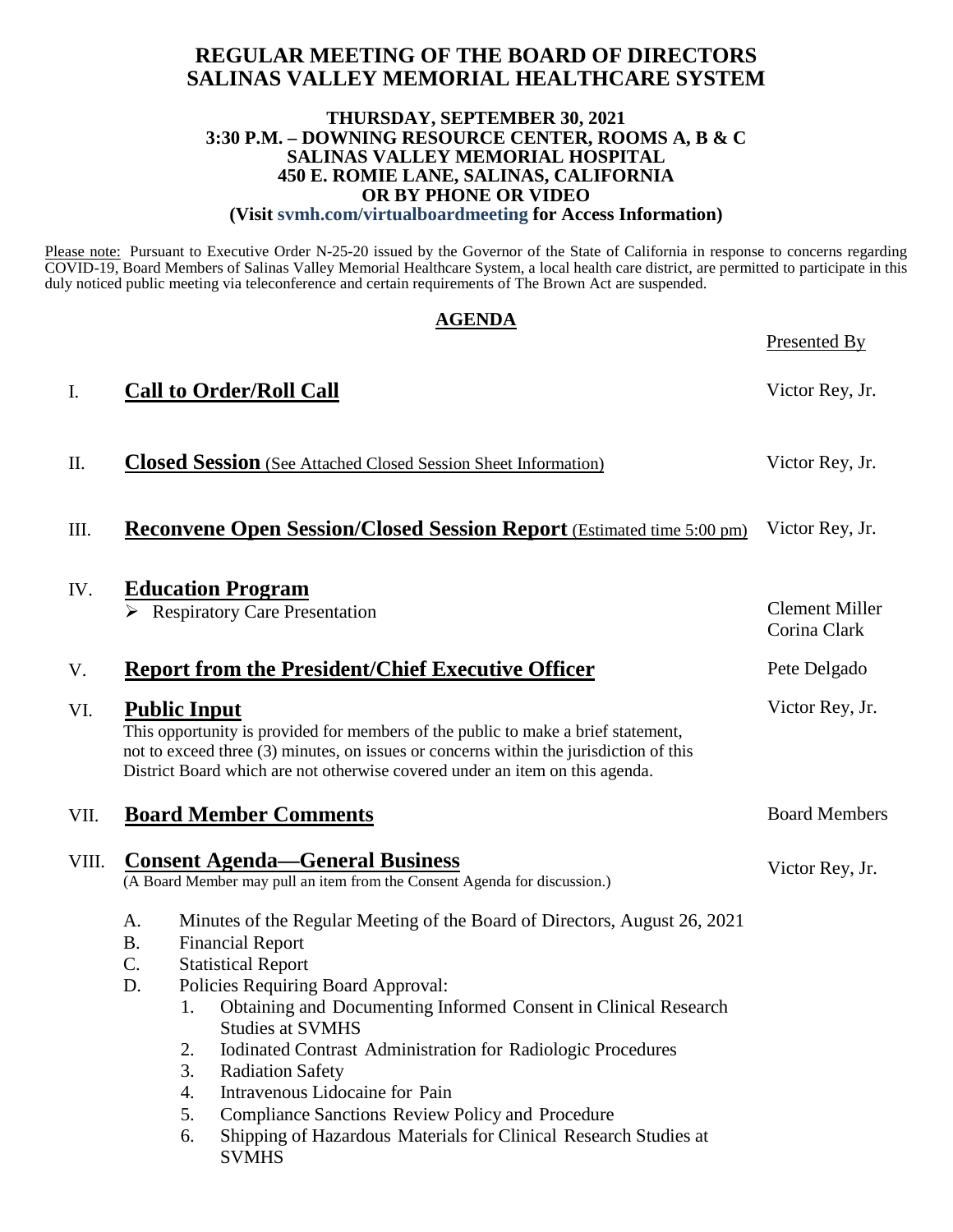- 7. Care for the Caregiver
- 8. Nebulized Tranexamic Acid Procedure
- Board President Report
- Board Questions to Board President/Staff
- > Motion/Second
- $\triangleright$  Public Comment
- $\triangleright$  Board Discussion/Deliberation
- Action by Board/Roll Call Vote

# IX. **Reports on Standing and Special Committees**

| A.        | <b>Quality and Efficient Practices Committee</b><br>Minutes from the September 27, 2021 Quality and Efficient<br>Practices Committee meeting have been provided to the Board.<br>Additional Report from Committee Chair, if any.             | Juan Cabrera                  |
|-----------|----------------------------------------------------------------------------------------------------------------------------------------------------------------------------------------------------------------------------------------------|-------------------------------|
| <b>B.</b> | <b>Finance Committee</b><br>Minutes from the September 27, 2021 Finance Committee meeting<br>have been provided to the Board. Additional Report from<br>Committee Chair, if any.                                                             | <b>Richard Turner</b>         |
| C.        | <b>Personnel, Pension and Investment Committee</b><br>Minutes from the September 28, 2021 Personnel, Pension and<br>Investment Committee meeting have been provided to the Board.<br>One proposed recommendation has been made to the Board. | Regina M. Gage                |
|           | 1.<br><b>Recommend Board Approval of Asset Allocation for Defined</b><br>Benefit Pension Plan Change to 65% Equities / 35% Fixed<br><b>Income, Effective Immediately</b>                                                                     |                               |
|           | $\triangleright$ Committee Chair Report<br>> Board Questions to Committee Chair/Staff<br>Motion/Second<br>➤<br><b>Public Comment</b><br>➤<br><b>Board Discussion/Deliberation</b><br>➤<br>Action by Board/Roll Call Vote                     |                               |
| D.        | <b>Corporate Compliance and Audit Committee</b><br>Minutes from the September 28, 2021 Corporate Compliance and<br>Audit Committee meeting have been provided to the Board.<br>Additional Report from Committee Chair, if any.               | Juan Cabrera                  |
| X.        | <b>Report on Behalf of the Medical Executive Committee (MEC)</b><br><b>Meeting of September 9, 2021, and Recommendations for</b><br><b>Board Approval of the following:</b>                                                                  | Rachel McCarthy<br>Beck, M.D. |

A. From the Credentials Committee: 1. Credentials Committee Report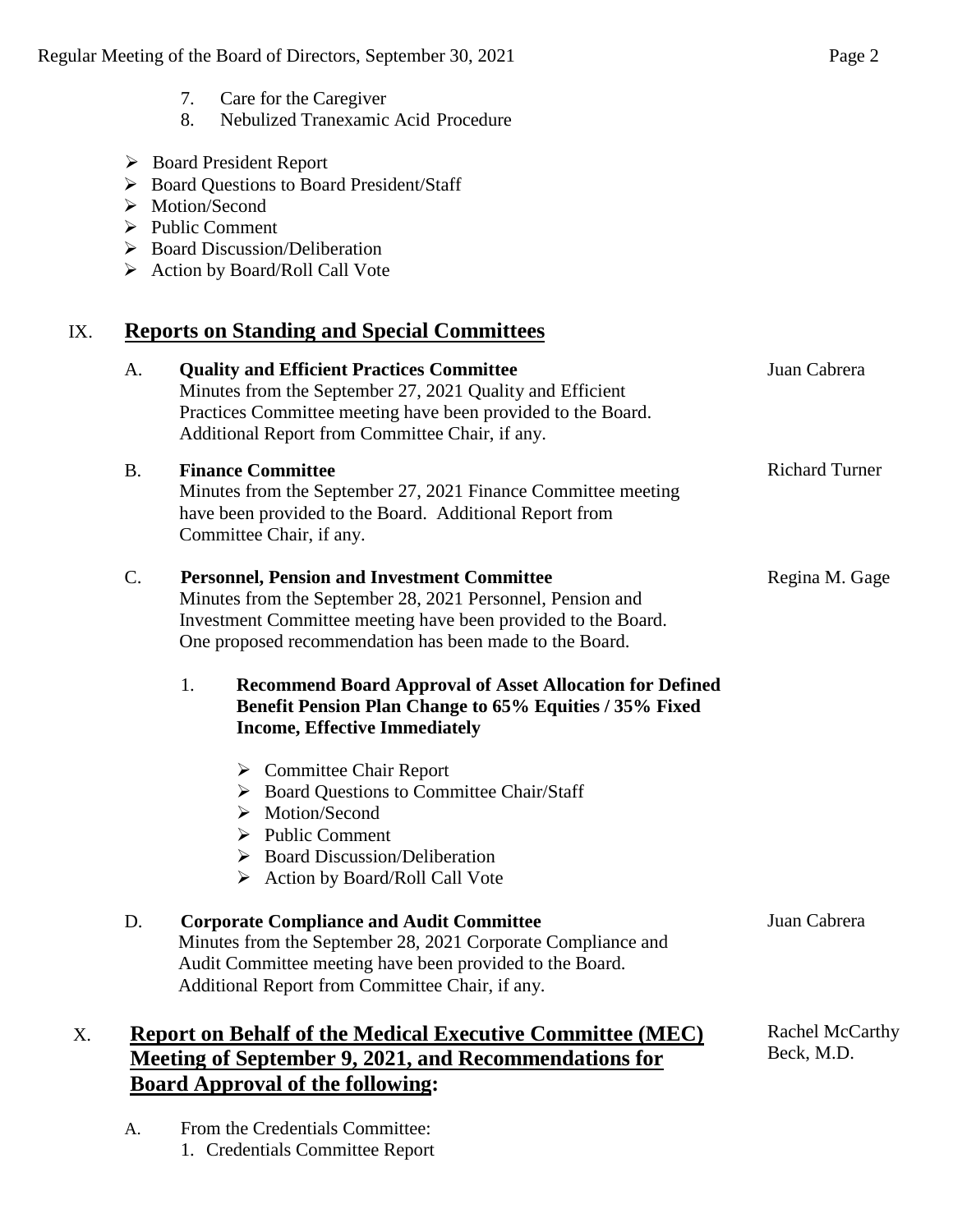- B. From the Interdisciplinary Practice Committee: 1. Interdisciplinary Practice Committee Report
- Chief of Staff Report
- Board Questions to Chief of Staff
- > Motion/Second
- $\triangleright$  Public Comment
- $\triangleright$  Board Discussion/Deliberation
- $\triangleright$  Action by Board/Roll Call Vote
- XI. **Extended Closed Session** (if necessary) (See Attached Closed Session Sheet Information)
- XII. **Adjournment** The next Regular Meeting of the Board of Directors is scheduled for **Thursday, October 28, 2021, at 4:00 p.m.**

The complete Board packet including subsequently distributed materials and presentations is available at the Board Meeting and in the Human Resources Department of the District. All items appearing on the agenda are subject to action by the Board. Staff and Committee recommendations are subject to change by the Board.

Notes: Requests for a disability related modification or accommodation, including auxiliary aids or services, in order to attend or participate in a meeting should be made to the Executive Assistant during regular business hours at 831-755-0741. Notification received 48 hours before the meeting will enable the District to make reasonable accommodations.

Victor Rey, Jr.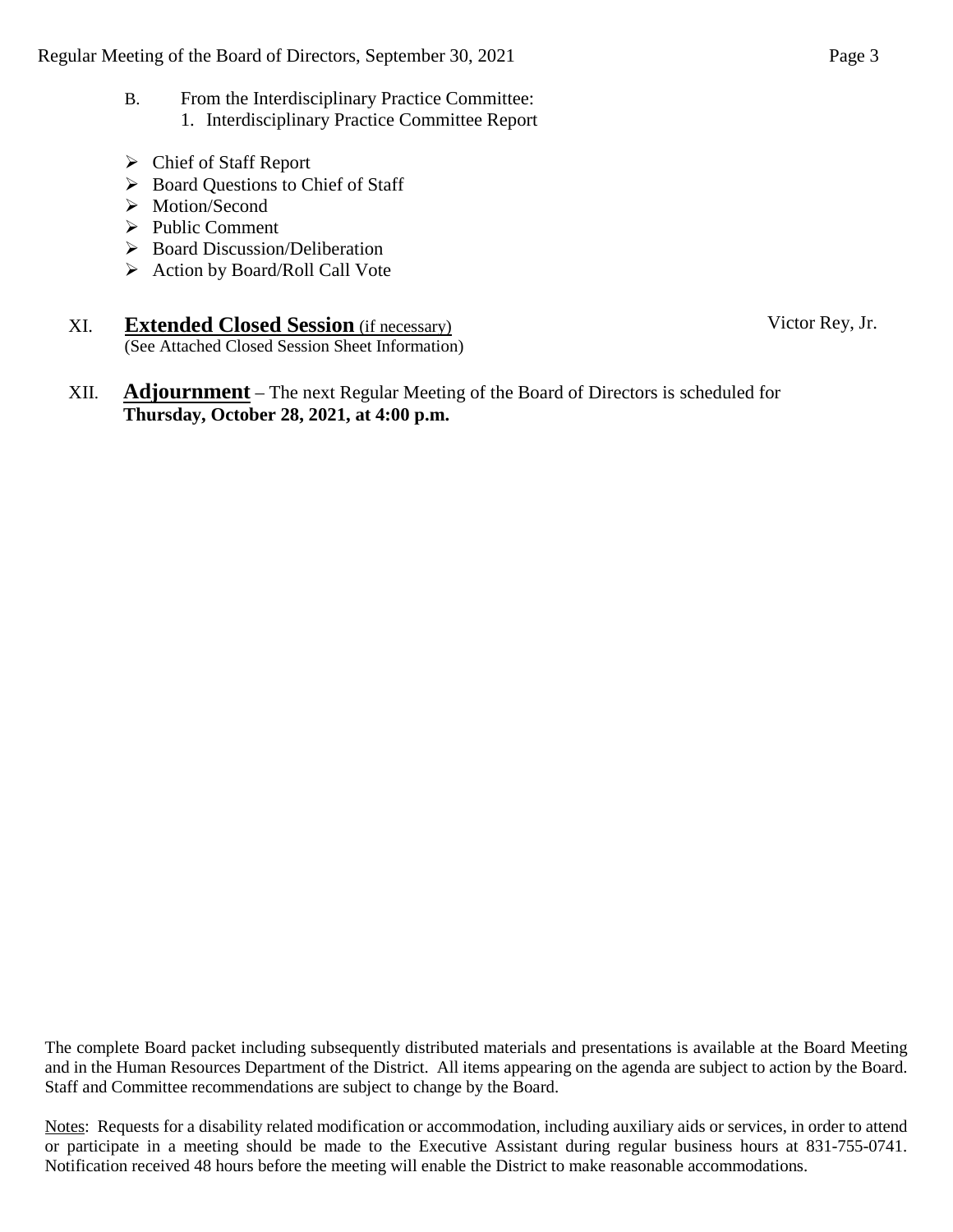#### **SALINAS VALLEY MEMORIAL HEALTHCARE SYSTEM BOARD OF DIRECTORS AGENDA FOR CLOSED SESSION**

Pursuant to California Government Code Section 54954.2 and 54954.5, the board agenda may describe closed session agenda items as provided below. No legislative body or elected official shall be in violation of Section 54954.2 or 54956 if the closed session items are described in substantial compliance with Section 54954.5 of the Government Code.

#### **CLOSED SESSION AGENDA ITEMS**

#### **[ ] LICENSE/PERMIT DETERMINATION** (Government Code §54956.7) **Applicant(s)**: (Specify number of applicants)

#### **[ ] CONFERENCE WITH REAL PROPERTY NEGOTIATORS** (Government Code §54956.8)

**Property:** (Specify street address, or if no street address, the parcel number or other unique reference, of the real property under negotiation): **Agency negotiator:** (Specify names of negotiators attending the closed session):

**Negotiating parties**: (Specify name of party (not agent): **Under negotiation:** (Specify whether instruction to negotiator will concern price, terms of payment, or both):

# **[ ] CONFERENCE WITH LEGAL COUNSEL-EXISTING LITIGATION**

(Government Code  $$54956.9(d)(1))$ )

**Name of case:** (Specify by reference to claimant's name, names of parties, case or claim numbers):

**Case name unspecified:** (Specify whether disclosure would jeopardize service of process or existing settlement negotiations):

#### **[ ] CONFERENCE WITH LEGAL COUNSEL-ANTICIPATED LITIGATION** (Government Code §54956.9)

Significant exposure to litigation pursuant to Section 54956.9(d)(2) or (3) (Number of potential cases):

Additional information required pursuant to Section 54956.9(e):

Initiation of litigation pursuant to Section 54956.9(d)(4) (Number of potential cases):

#### **[ ] LIABILITY CLAIMS**

(Government Code §54956.95)

**Claimant:** (Specify name unless unspecified pursuant to Section 54961):

**Agency claimed against**: (Specify name):

 $\overline{\phantom{0}}$ , or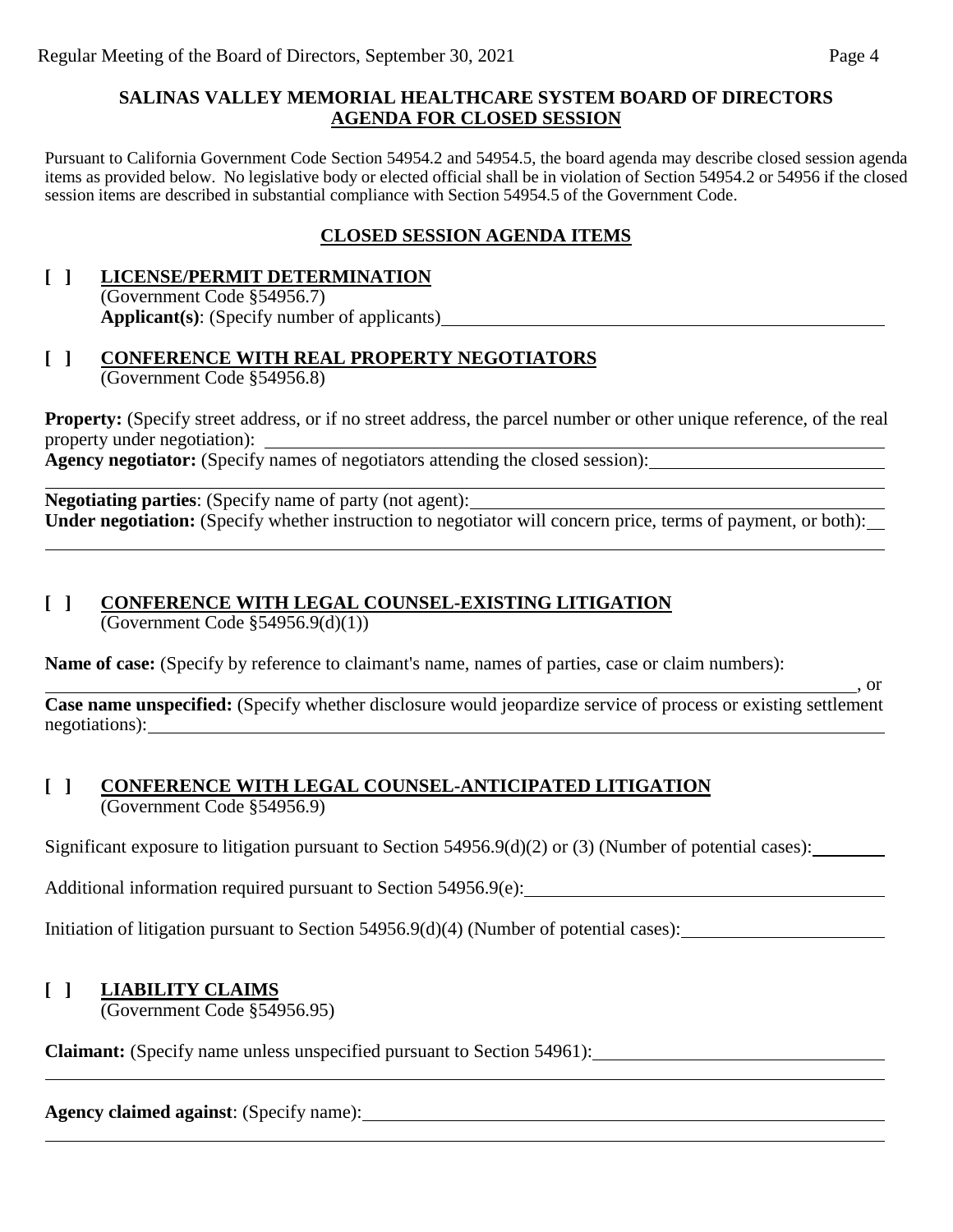# **[ ] THREAT TO PUBLIC SERVICES OR FACILITIES**

(Government Code §54957)

**Consultation with**: (Specify name of law enforcement agency and title of officer):

# **[ ] PUBLIC EMPLOYEE APPOINTMENT**

(Government Code §54957)

**Title**: (Specify description of position to be filled):

# **[ ] PUBLIC EMPLOYMENT**

(Government Code §54957)

**Title:** (Specify description of position to be filled):

# **[ ] PUBLIC EMPLOYEE PERFORMANCE EVALUATION**

(Government Code §54957)

**Title:** (Specify position title of employee being reviewed):

### **[ ] PUBLIC EMPLOYEE DISCIPLINE/DISMISSAL/RELEASE**

(Government Code §54957) (No additional information is required in connection with a closed session to consider discipline, dismissal, or release of a public employee. Discipline includes potential reduction of compensation.)

# **[ X ] CONFERENCE WITH LABOR NEGOTIATOR**

(Government Code §54957.6)

**Agency designated representative:** (Specify name of designated representatives attending the closed session): Pete Delgado

**Employee organization**: (Specify name of organization representing employee or employees in question): National Union of Healthcare Workers, California Nurses Association, Local 39, ESC Local 20, or

**Unrepresented employee**: (Specify position title of unrepresented employee who is the subject of the negotiations):

# **[ ] CASE REVIEW/PLANNING**

(Government Code §54957.8)

(No additional information is required to consider case review or planning.)

# **[X] REPORT INVOLVING TRADE SECRET**

(Government Code §37606 & Health and Safety Code § 32106)